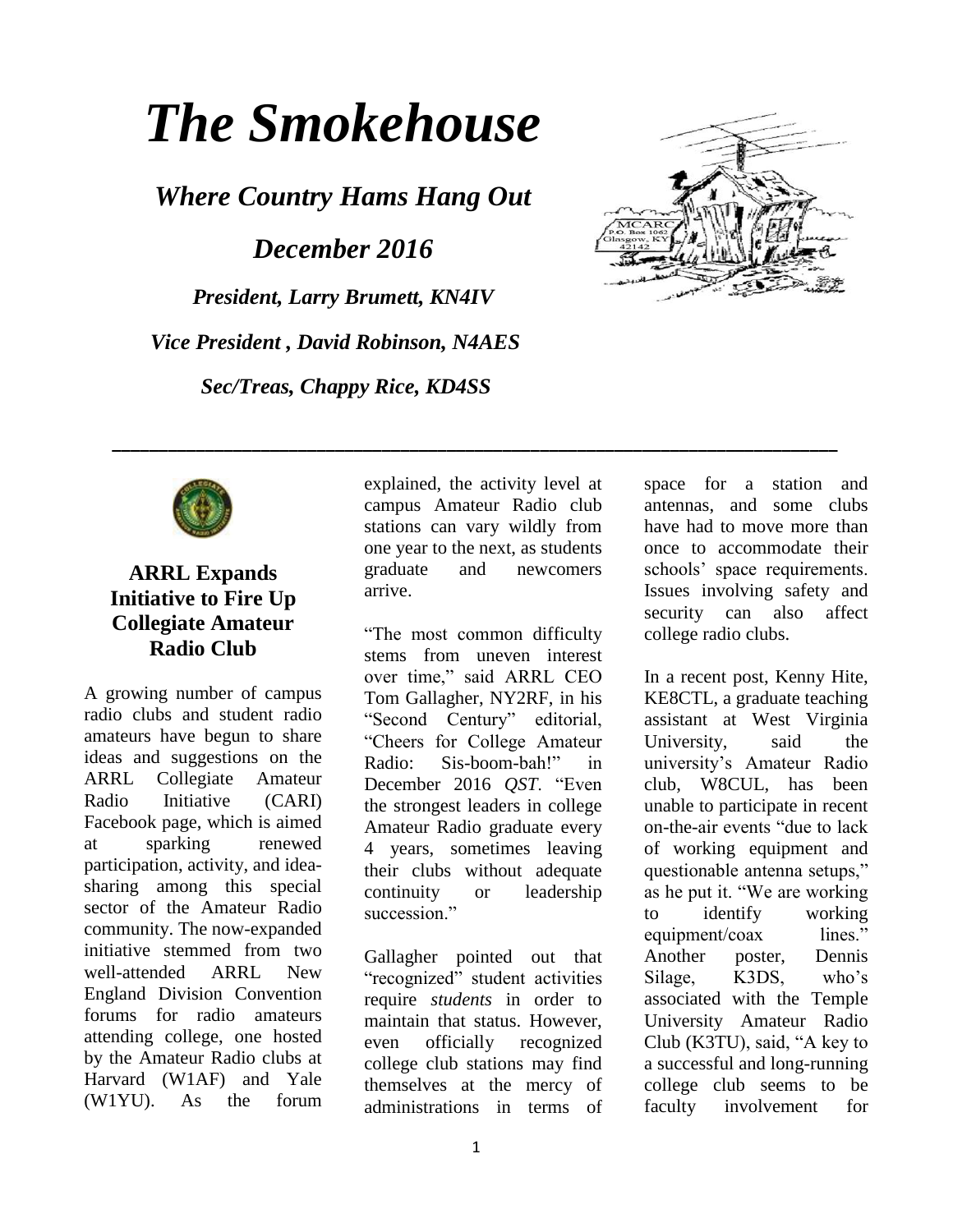stability and recognition." He invited other CARI participants to check out the club's website to see what members have been doing.

"It occurred to us that, if college Amateur Radio could galvanize [mutual interests], then colleges might just provide the ideal bridge between youthful interest in the subject and lifelong participation in our community," Gallagher wrote.

Some ideas are already being suggested, and the Facebook page has spurred communication among an everwidening network of those involved or interested in Amateur Radio on campus, from students, faculty members, and administrators to college radio club alums. One suggestion has been to harness the competitive nature of colleges to organize operating events — perhaps with "conferences" resembling those for sports — to keep interest alive.

ARRL received permission to rebrand the Collegiate Amateur Radio Operators Facebook group, initially organized by Sam Rose, KC2LRC, as the ARRL Collegiate Amateur Radio Initiative. All collegiate radio amateurs, clubs, and alumni are invited to participate and to get involved in activities that advance the art and enjoyment of Amateur Radio. All suggestions are welcome.



# **FCC Special Counsel Laura Smith Says Amateur Enforcement Will Be Aggressive**

FCC Special Counsel Laura Smith told a standing-roomonly audience at the ARRL Pacific Division Convention (Pacificon) in October that, despite FCC cutbacks, Amateur Radio enforcement will not be compromised. Smith spoke for nearly an hour and a half on a variety of FCC issues related to Amateur Radio, and the [entire](https://www.youtube.com/watch?v=DZlP4OUfEt8)  [presentation](https://www.youtube.com/watch?v=DZlP4OUfEt8) is available on YouTube, thanks to Bob Miller, WB6KWT, and his son Robert, KA7JKP, who recorded the forum. Smith said that with the FCC set to shut down 11 field offices across the country in January, the Enforcement Bureau has reorganized into three US regions, and she does not anticipate any significant issues for the Amateur Service as a result.

"The amateur community will go forward," she said, noting that amateurs have "an incredible ability to selfpolice." In light of the field office closings, she has been working with ARRL to revamp the Official Observer [\(OO\)](http://www.arrl.org/official-observer-1) program.

"We are going to redo the entire program," she told the Pacificon forum. Given that the field office cutbacks have left the FCC short staffed, the OO program will step into the gap, with OOs serving as the first line of defense in Amateur Radio enforcement, she explained. Working more closely with the OOs, Smith said, will get information on problems to the field staff more quickly, so they can follow up.

Smith praised the OOs for contributing their time and effort to monitor the bands and to alert licensees both to problematic and positive behavior on the air.

She also said the FCC is more aggressively policing the Amateur Radio bands, and she cited the [case](http://www.arrl.org/news/fcc-proposes-substantial-fine-for-unlicensed-amateur-operation-false-police-call) of an unlicensed individual in New York, who was arrested and assessed a fine for interfering with Amateur Radio repeaters as well as with public service communication systems.

"We're aggressively going after people who are cutting into your frequencies," Smith assured her audience. So far this year, she said, the FCC has proposed some \$60,000 in fines to Amateur Radio licensees, for various alleged infractions. She said her office continues to receive complaints about intentional interference, and, she allowed, "Sometimes…okay, maybe all the time…we don't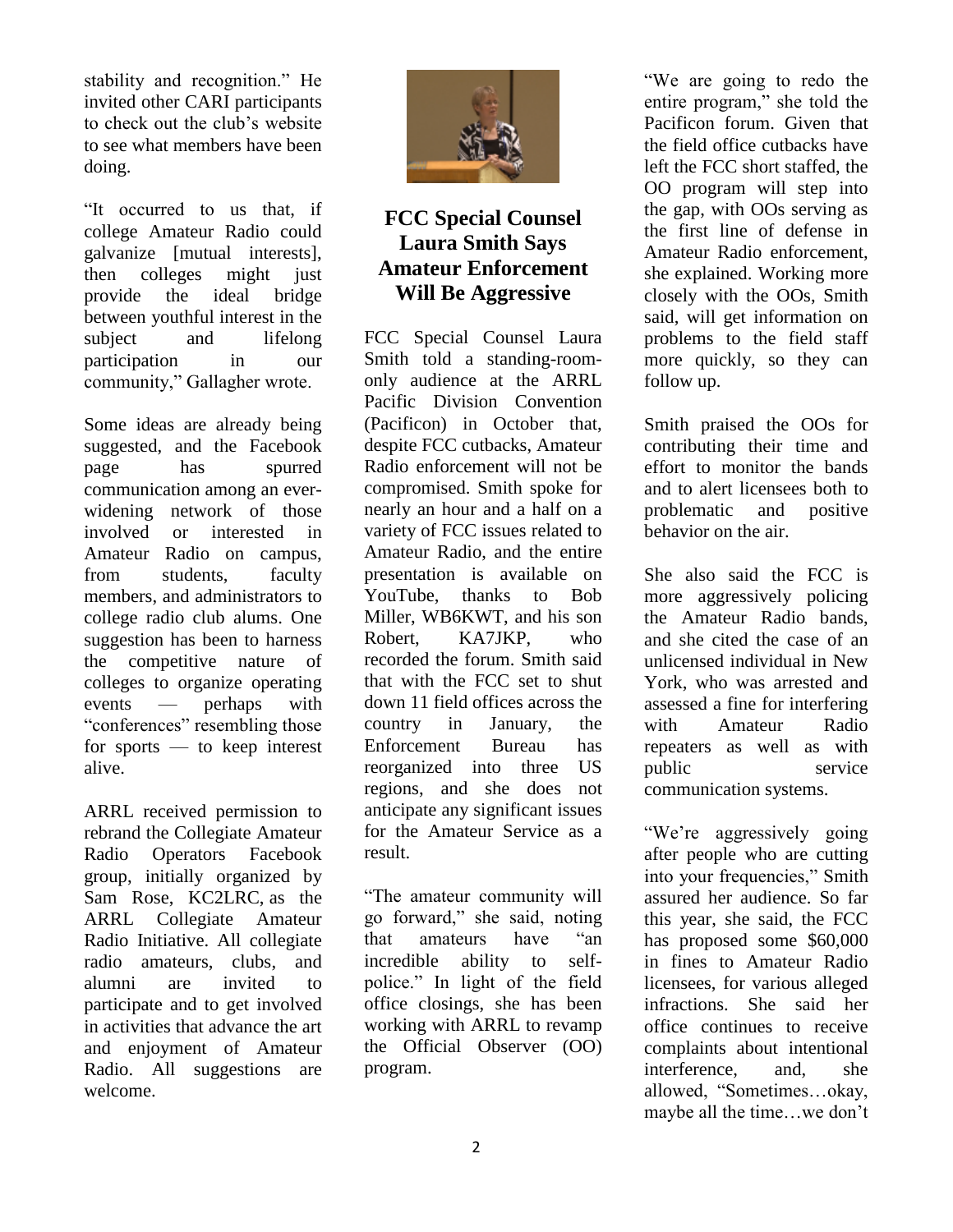get to [these] as quickly as you might like."

Smith said there are "band neighborhoods" on the bands, and, typically, offenders tend to stick together, and "you can avoid that neighborhood," she said. "If you know a frequency is a 'problem frequency,' don't go there." Those who do engage troublemakers on the air, however, become part of the problem. "Spin the dial," she advised. "Walk away. Don't allow that ugliness to seep in. Avoid it at all costs."

"It bothers me that we have amateurs out there who are misbehaving," she said, "when the bulk of you are incredible people."

Smith returned as FCC special counsel to Amateur Radio enforcement in June after being detailed to another enforcement assignment for 2 years. Her position is now in the Spectrum Enforcement Division, which, she pointed out, gives her access to field engineers as well as to attorneys, engineers, and analysts in the Division.

She noted that it is now possible to [file](https://consumercomplaints.fcc.gov/hc/en-us/requests/new?ticket_form_id=38844) Amateur Radiorelated complaints online and said doing so expedites handling.

### **Charter Member JOE H VITTITOW, SR W4PIQ SK**

It is with deep sorrow that we announce the passing of Joe Vittitow W4PIQ.

Joe was one of three remaining charter members of the Mammoth Cave ARC.

Joe Vittitow W4PIQ died Monday December 5 of complications from dementia and strokes.

Joe was born in 1926 in Nelson County KY, near New Haven. He attended parochial schools And joined the Army in 1945 but the war ended about the time he finished training.

He had a variety of electronics careers, retiring as a parts salesman for a distributor in Lexington in 1991. For the next 20 years or so he repaired and sold many antique radios from his home in Lawrenceburg KY. Joe lived in Glasgow for a time in the late 1950's, working as an appliance and TV salesman for the Kentucky Philco distributor. He was a Charter member and the first secretary of MCARC in 1957.

#### **Minutes – Nov 15, 2016**

 The meeting came to order at 7:05pm with 18 members and 6 guests present. The guests were Ryan and Micheal Gledhill, Fritz Kullack KM4YSV, Don Whitehead KC2JLQ, Debbi Whitehead KB2WEY, and Tucker Hill. The minutes were approved as printed and the treasurer reported \$10,428.25 in savings and \$8875.01 on hand. It was announced that David Welch K4PL died Oct 29, a memorial service was

held Nov 5 at Glasgow Faith Church.

 Repeater committee reported that Bill Kidd is acquiring 300 feet of LDF5 7/8" hardline for us and will help schedule a professional climber for the Bonnieville site. The Glasgow site has major problems with the DB224 2M antenna. We have a DB264 antenna cut for 155 MHz that we believe can be modified for 2M, if this is successful we will pursue a climber to install it at the Hwy 63 site. James W3JBGis helping to get the internet in the clubroom suitable for Echolink; kd4ss will procure a new cable modem and router later this week.

 It was noted that we have installed the tower top on the city hall roof, and we will meet Friday Nov 26 to to run new feedlines in preparation for the eventual antenna installations.

 Hamfest committee reported all in order for the March 4 2017 hamfest. Johnny Doyle, son of John Doyle K4KLM (SK) has much of John's equipment on CraigList Springhill TN.

 Fritz Kullack KM4YSV was nominated for membership. Next meeting will be the annual Christmas Potluck December 20. Gather at 6, eat at 6:30. Club will provide Ham and Turkey, to be prepared by Herb and Sandy respectively. Members may bring sides, salads, etc. Election of 2017